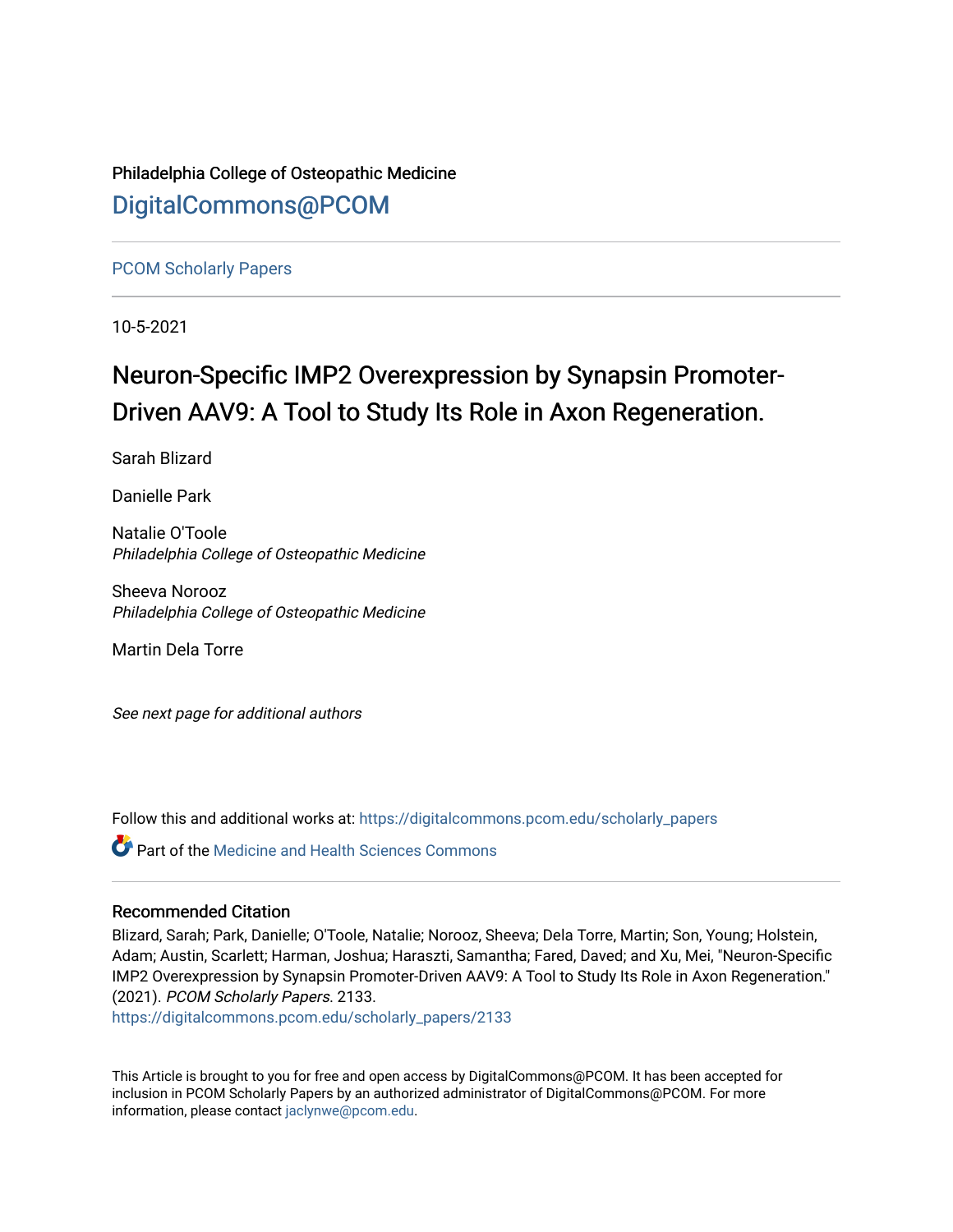# Authors

Sarah Blizard, Danielle Park, Natalie O'Toole, Sheeva Norooz, Martin Dela Torre, Young Son, Adam Holstein, Scarlett Austin, Joshua Harman, Samantha Haraszti, Daved Fared, and Mei Xu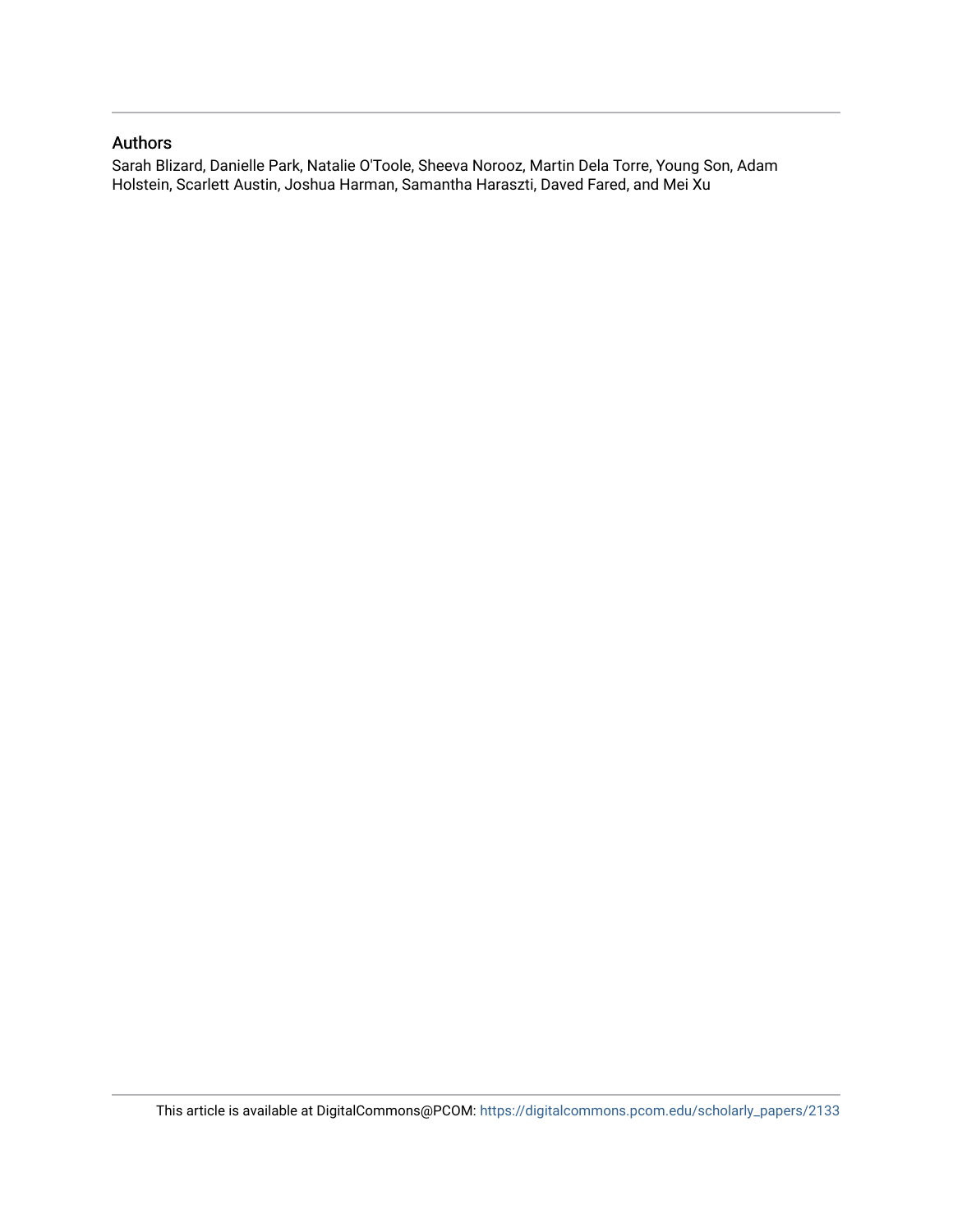



# *Article* **Neuron-Specific IMP2 Overexpression by Synapsin Promoter-Driven AAV9: A Tool to Study Its Role in Axon Regeneration**

**Sarah Blizard, Danielle Park, Natalie O'Toole, Sheeva Norooz, Martin Dela Torre, Young Son, Adam Holstein, Scarlett Austin [,](https://orcid.org/0000-0003-0464-4252) Joshua Harman, Samantha Haraszti, Daved Fared and Mei Xu [\\*](https://orcid.org/0000-0001-8247-8179)**

> Department of Bio-Medical Sciences, Philadelphia College of Osteopathic Medicine, 4170 City Avenue, Philadelphia, PA 19131, USA; blizardsb1@gmail.com (S.B.); daniseopark@gmail.com (D.P.); natalieot@pcom.edu (N.O.); sheevano@pcom.edu (S.N.); martinde@pcom.edu (M.D.T.); youngso@pcom.edu (Y.S.); adamho@pcom.edu (A.H.); scarlettau@pcom.edu (S.A.); joshuahar@pcom.edu (J.H.); samanthaha@pcom.edu (S.H.); df7366@pcom.edu (D.F.)

**\*** Correspondence: meixu@pcom.edu

check for **-**

**Citation:** Blizard, S.; Park, D.; O'Toole, N.; Norooz, S.; Dela Torre, M.; Son, Y.; Holstein, A.; Austin, S.; Harman, J.; Haraszti, S.; et al. Neuron-Specific IMP2 Overexpression by Synapsin Promoter-Driven AAV9: A Tool to Study Its Role in Axon Regeneration. *Cells* **2021**, *10*, 2654. <https://doi.org/10.3390/cells10102654>

Academic Editors: Claire H. Mitchell and Naweed I. Syed

Received: 9 August 2021 Accepted: 2 October 2021 Published: 5 October 2021

**Publisher's Note:** MDPI stays neutral with regard to jurisdictional claims in published maps and institutional affiliations.



**Copyright:** © 2021 by the authors. Licensee MDPI, Basel, Switzerland. This article is an open access article distributed under the terms and conditions of the Creative Commons Attribution (CC BY) license (https:/[/](https://creativecommons.org/licenses/by/4.0/) [creativecommons.org/licenses/by/](https://creativecommons.org/licenses/by/4.0/)  $4.0/$ ).

**Abstract:** Insulin-like growth factor II mRNA-binding protein (IMP) 2 is one of the three homologues (IMP1-3) that belong to a conserved family of mRNA-binding proteins. Its alternative splice product is aberrantly expressed in human hepatocellular carcinoma, and it is therefore identified as HCC. Previous works have indicated that IMP1/ZBP1 (zipcode binding protein) is critical in axon guidance and regeneration by regulating localization and translation of specific mRNAs. However, the role of IMP2 in the nervous system is largely unknown. We used the synapsin promoter-driven adenoassociated viral (AAV) 9 constructs for transgene expression both in vitro and in vivo. These viral vectors have proven to be effective to transduce the neuron-specific overexpression of IMP2 and HCC. Applying this viral vector in the injury-conditioned dorsal root ganglion (DRG) culture demonstrates that overexpression of IMP2 significantly inhibits axons regenerating from the neurons, whereas overexpression of HCC barely interrupts the process. Quantitative analysis of binding affinities of IMPs to β-actin mRNA reveals that it is closely associated with their roles in axon regeneration. Although IMPs share significant structural homology, the distinctive functions imply their different ability to localize specific mRNAs and to regulate the axonal translation.

**Keywords:** adeno-associated viral vector; synapsin promoter; axon regeneration; Insulin-like growth factor II mRNA-binding protein 2; β-actin mRNA localization

# **1. Introduction**

Insulin-like growth factor II mRNA-binding proteins (IMPs) including isoforms IMP1-3 consist of two conical RNA-recognition motifs and four K-homology (KH) RNA binding domains, which are key elements for RNA binding [\[1](#page-11-0)[,2\]](#page-11-1). IMP1 is also known as the zipcode binding protein (ZBP1) [\[1\]](#page-11-0), whereas an alternative splice product of IMP2 is aberrantly expressed in human hepatocellular carcinoma and therefore identified as HCC or auto-antigen p62 [\[3\]](#page-11-2). IMPs play an essential role in embryonic growth and development. IMP1 and IMP3 are abundant in the embryonic brain, spinal cord, and dorsal root ganglion (DRG), as well as in other organs, and drop to barely detectable levels towards the end of embryogenesis [\[4](#page-11-3)[–6\]](#page-11-4). IMP2 expression is similar to that of IMP1 and IMP3 during embryogenesis, but it is sustained in the neural tissues throughout life [\[5](#page-11-5)[,7](#page-11-6)[,8\]](#page-11-7). ZBP1 (IMP1) binds to β-actin mRNA via the 3<sup>'</sup> UTR and localizes it in the distal cellular compartment, such as nerve axons, while repressing its translation [\[9,](#page-11-8)[10\]](#page-11-9). Our previous study demonstrated that axon regeneration capacity was compromised in the adult DRG neurons and crushed sciatic nerve of heterozygous *ZBP1* (*IMP1*) mice due to reduced axonal ß-actin mRNA localization and its local translation, suggesting a role of ZBP1/IMP1 in facilitating axon regrowth [\[6\]](#page-11-4). With structural similarity to its isoforms, the role of persistent expression of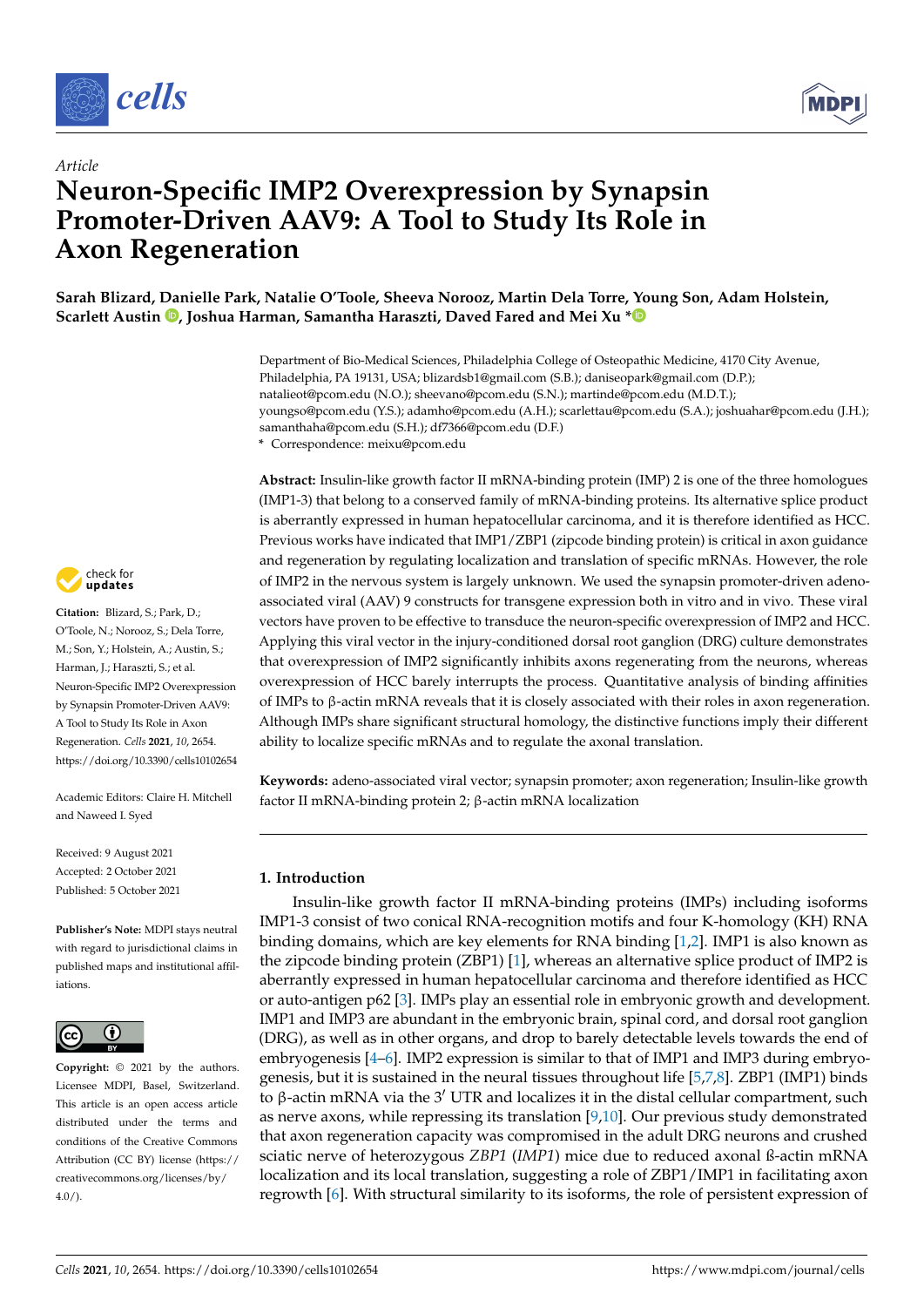IMP2 in the adult neural tissue is, however, yet to be known. Several studies indicate IMP2 in the regulation of neural precursor cell differentiation of the neocortex and guidance of axon pathway-finding during development [\[8,](#page-11-7)[11\]](#page-11-10). Other studies provide evidence that links IMP2 to etiology of type 2 diabetes. For example, IMP2 knockout mice exhibit insulin sensitivity and resistance to diet-induced obesity [\[12](#page-11-11)[–15\]](#page-11-12). Additionally, overexpression of IMP2 has been associated with cancer cell proliferation and migration, and its role in poor prognosis of cancers has been suggested [\[16](#page-11-13)[–18\]](#page-11-14).

Injury to axons triggers an array of cellular and molecular responses that involve both growth promoting and inhibiting proteins. Some of these proteins are derived from translation of localized mRNAs in the axons. In the injury-conditioned DRG neuron culture, over 200 localized mRNAs and locally translated proteins in the regenerating axons are identified, which include cytoskeletal molecules, such as β-actin, peripherin, and tropmomyosin [\[19](#page-11-15)[–21\]](#page-11-16). The robust axonal mRNA localization and local protein synthesis fulfill several functions. Injury-induced local protein synthesis contributes to growth cone formation and allows the distal process to communicate with the cell body (e.g., importin β1 and RanBP1), and locally synthesized mTOR controls axonal mRNA translation [\[22–](#page-11-17)[26\]](#page-11-18). In fact, local mRNA translation occurs in both developing and mature axons. The developing axons present a translatome of axon-specific mRNAs, whereas the mature axons comprise a complex translatome related to axonal survival, neurotransmission, and neurodegenerative diseases in the retinal ganglion cells [\[27\]](#page-12-0).

Adeno-associated virus (AAV) is one of the most commonly used vectors for gene delivery [\[28\]](#page-12-1). AAV can transduce non-dividing cells such as neurons with high efficiency and long-lasting expression [\[29,](#page-12-2)[30\]](#page-12-3). AAV serotypes exhibit different tissue tropism [\[31\]](#page-12-4). Out of all the serotypes, AAV9 has been extensively utilized in delivering genes to the neural tissue [\[32](#page-12-5)[,33\]](#page-12-6). It has been shown that intravenous injection of AAV9 can transduce the neurons and astrocytes in the spinal cord, DRG, and brain [\[34\]](#page-12-7). Recently, significant attention has been given to its application to treat neurodegenerative diseases. Spinal subpial injection of AAV9 is adapted in gene silencing treatment in the mutant *SOD1* mouse model of familial amyotrophic lateral sclerosis [\[35\]](#page-12-8). AAV9 gene therapy for giant axonal neuropathy is currently in clinical trial [\[36\]](#page-12-9). We previously tested several other approaches for transgene expression, such as using nucleofection in the DRG neuron culture and rabies-G pseudotyped lentiviral vector in the severed sciatic nerve. We noticed their neurotoxicity and non-neuronal expression. Taking advantage of a neuron-specific promoter synapsin, we applied the synapsin promoter-driven AAV9 constructs both in vitro and in vivo [\[32](#page-12-5)[,37\]](#page-12-10). These viral vectors can effectively transduce the neuron-specific transgene expression. Our data show that IMPs have significantly different binding affinity to  $\beta$ -actin mRNA, although they share homologous RNA binding domains. Unlike IMP1 and HCC, IMP2 plays an inhibitory role in the regenerative process of mature axons, which could be attributed to their mRNA target preferences.

#### **2. Materials and Methods**

#### *2.1. The Sciatic Nerve Crush, Injury-Conditioned DRG Culture and Viral Transduction*

In anesthetized adult C57/BL6 mice, the skin of right midthighs were incised, the muscles were retracted, and the sciatic nerves were exposed. The right sciatic nerves were crushed with an un-serrated hemostatic forceps for 30 sec, and then the incisions were carefully closed. The left sciatic nerves were exposed but not crushed and were used as a sham control. Some mice received 5  $\mu$ L of 8.5  $\times$  10<sup>12</sup> GC/mL of AAV9.hSyn.YFP injection into the crush site during the surgery. The mice were then euthanized and perfused transcardially with phosphate-buffered saline (PBS) followed by 4% paraformaldehyde 5–7 days after surgery. The sciatic nerves and DRGs were harvested and processed for either cryosectioning at 20  $\mu$ m or used directly for whole mount immunofluorescence. Other mice were euthanized by inhalation of overdose  $CO<sub>2</sub>$  5–7 days after surgery. The sciatic nerves were harvested for β-actin mRNA quantification. L4–L6 DRGs were dissected and dissociated. The DRG neurons were plated on polylysine/laminin-coated coverslips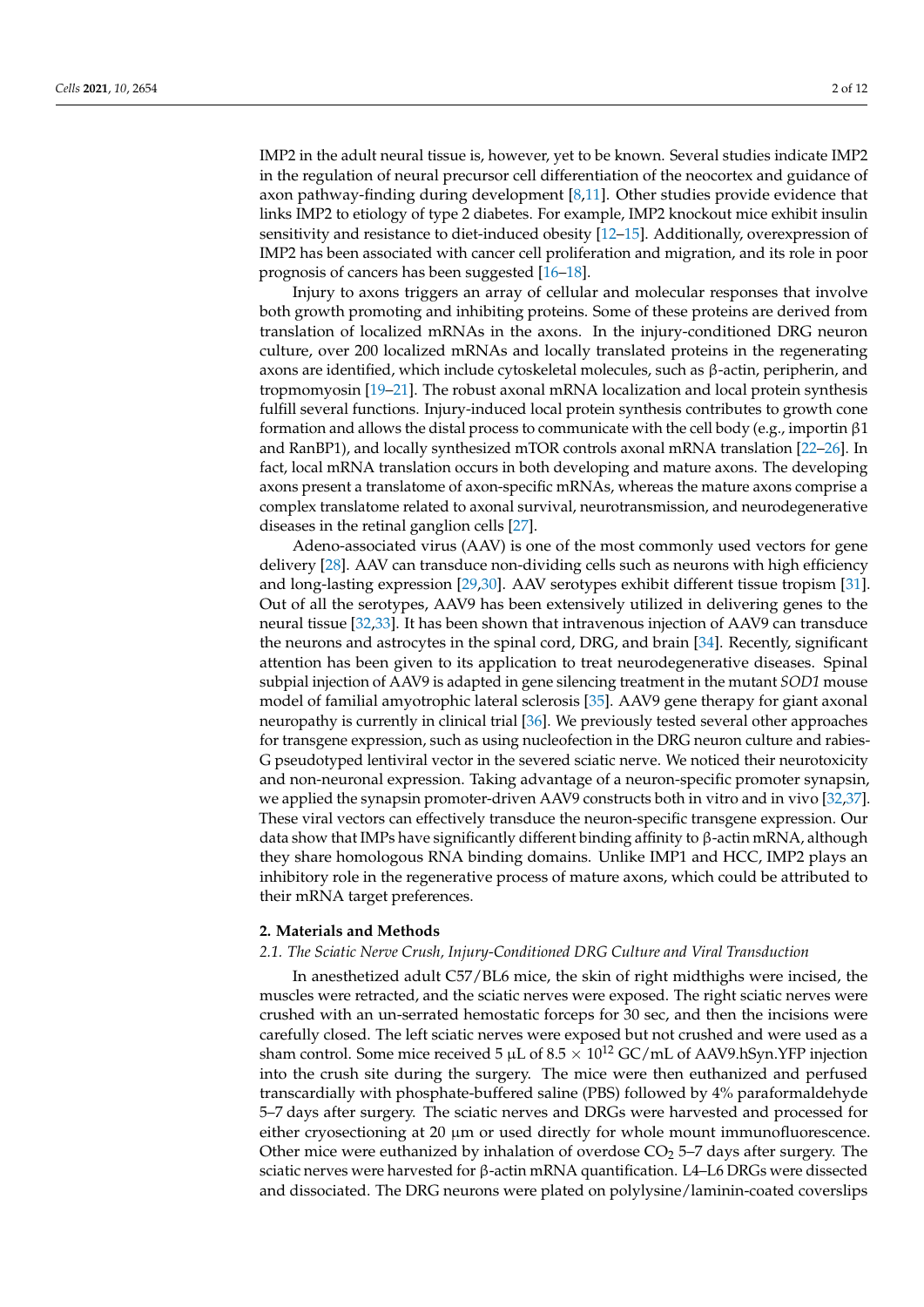in DME/F12 medium containing N1 supplement and 10% horse serum and cultured at 37 °C in a humidified 5%  $CO<sub>2</sub>$  incubator. Replication deficient constructs AAV9.hSyn.YFP, AAV9.hSyn.YFP-IMP2, and AAV9.hSyn.YFP-HCC were produced by Penn Vector Core, University of Pennsylvania Perelman School of Medicine, Philadelphia, PA, USA. They were applied to the culture at MOI of  $5 \times 10^4$  at 1 day in vitro (DIV) and incubated for 3 days.

All procedures involving animals were conducted according to the guidelines set forth by U.S.A. Institutional Animal Care and Use Committee (IACUC) Guidebook and approved by the IACUC of the Philadelphia College of Osteopathic Medicine.

#### *2.2. Immunofluorescence*

The whole-mount sciatic nerves were washed in 0.3% Triton X-100/PBS before blocked in 10% bovine serum albumin (BSA) overnight. They were incubated in mouse anti-GAP43 antibody (1:200, Thermo Fisher Scientific, Waltham, MA, USA) for 48 h at 4  $\degree$ C. After a stringent wash, anti-mouse IgG (H + L) Alexa Fluor<sup>®</sup> 594 (1:500, Jackson ImmunoResearch, West Grove, PA, USA) was applied to the nerves and incubated in a dark box for 24 h at 4 ◦C. The nerves were then washed, mounted on glass slides in Vectashield® (Vector Laboratories, Burlingame, CA, USA), and viewed with an Olympus Fluoview 1000 confocal microscope.

The DRG neurons on coverslips were rinsed briefly with PBS and fixed in 4% paraformaldehyde/PBS for 20 min at room temperature. They were then rinsed and blocked in 2% BSA. Mouse anti-tau antibody (1:500, Sigma-Aldrich, St. Louis, MO, USA) was applied to the coverslips and incubated in a humid chamber for 2 h, followed by anti-mouse IgG (H + L) Alexa Fluor® 594 (1:1000, Jackson ImmunoResearch, West Grove, PA, USA) for 45 min. They were then rinsed and stained for DAPI before being coverslipped for imaging.

#### *2.3. Data Analysis*

The coverslips with the DRG neurons were viewed under a high-resolution inverted microscope. The DRG neurons transduced to express YFP by AAV9.hSyn.YFP, AAV9.hSyn.YFP-IMP2 and AAV9.hSyn.YFP-HCC were individually identified, and the images were captured. Their axons immunostained for tau were traced and quantified with ImageJ software. The data collection and blind analyses were conducted by four independent researchers. Statistical analysis was performed using one-way ANOVA with Tukey's HSD post hoc test.

#### *2.4. N2A Cell Culture and DNA Transfection*

N2A cells were cultured in DMEM medium (Thermo Fisher Scientific, Waltham, MA, USA) supplemented with 10% FBS and 100 U/mL penicillin–streptomycin. After the cells reached 80% confluence, the medium was removed and replaced with Opti-MEM<sup>®</sup> (Gibco, Gaithersburg, MD, USA). The plasmids of pGFP-C1, pC1-GFP-IMP1, pC1-YFP-IMP2, pC1-YFP-HCC, and pC1-GFP-IMP3 were transfected with Lipofectamine®2000 according to the manufacturer's instruction (Thermo Fisher Scientific, Waltham, MA, USA). Briefly, 4 µg of each plasmid DNA was diluted in 250 µL of Opti-MEM®, while 10 µL of Lipofectamine<sup>®</sup>2000 was diluted in 250 $\mu$ L of Opti-MEM<sup>®</sup> and incubated for 5 min. The diluted plasmid DNA and Lipofectamine®2000 were combined and incubated for 20 min. The DNA–Lipofectamine®2000 complexes were then added to the cells and incubated at  $37 \text{ °C}$  in the incubator for 2 DIV before the cells were harvested.

#### *2.5. Western Blot Analysis*

Equal amount of protein from the cell lysates was resolved in a 10% polyacrylamide gel and transferred to PVDF membrane. After blocking, the membrane was probed with mouse anti-GFP (1:1000, Thermo Fisher Scientific, Waltham, MA, USA) at 4 ◦C overnight, followed by horseradish peroxidase-conjugated anti-mouse IgG  $(H + L)$  (1:10,000, Bio-Rad, Hercules, CA, USA) for 1 h. The immunoreactivity was then detected with enhanced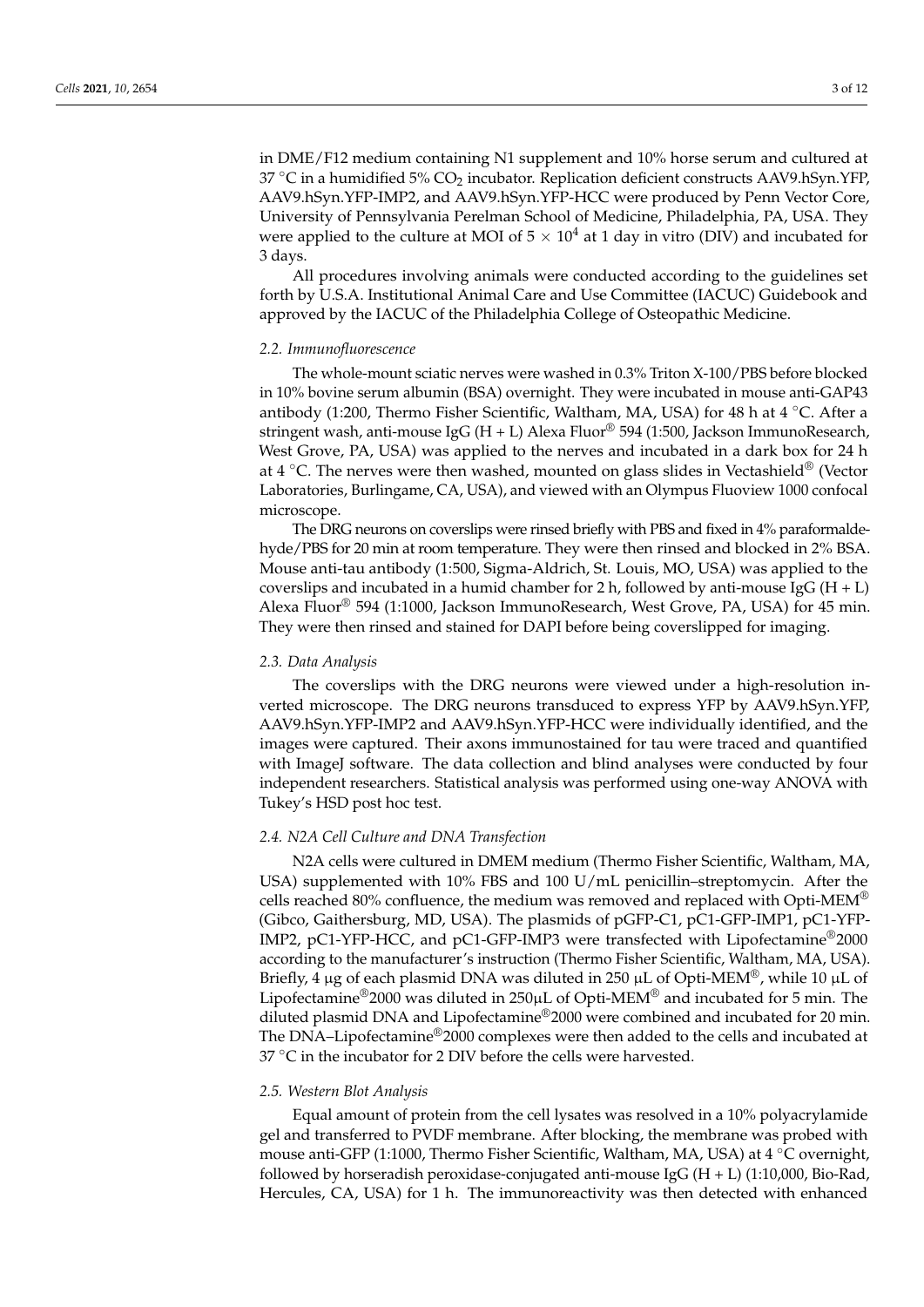chemiluminescence reagents (Thermo Fisher Scientific, Waltham, MA, USA) and visualized by ChemiDoc MP (Bio-Rad, Hercules, CA, USA).

#### *2.6. Immunoprecipitation and Quantitative Measurement of β-actin mRNA*

The cell lysates were pre-cleared. They were then incubated with protein G sepharose beads pre-treated with 4 µg of either mouse monoclonal anti-GFP (Sigma-Aldrich, St. Louis, MO, USA) or IgG control overnight at 4 ℃. The beads were pelleted and washed in cold lysis buffer. RNA was extracted from the immunocomplexes or from the sciatic nerves with Trizol (Thermo Fisher Scientific, Waltham, MA, USA) and reverse transcribed with SuperScript® III First-Strand Synthesis System (Thermo Fisher Scientific, Waltham, MA, USA). Real-time PCR was carried out with SYBR Green I reagent (Roche USA, Indianapolis, IN, USA) on the LightCycler® 480. The following primers were used for amplification: mouse β-actin (sense, GTGACGTTGACATCCGTAAA; antisense, CAGTAATCTCCTTCT-GCATC) and mouse 18S (sense, GCAATTATTCCCCATGAACG; antisense, GGCCTCAC-TAAACCATCCAA).

#### **3. Results**

#### *3.1. Neuron-Specific Transgene Expression Driven by AAV9.hSyn.YFP*

The sciatic nerve crush model has been widely used in the study of axon regeneration, as described [\[6,](#page-11-4)[38,](#page-12-11)[39\]](#page-12-12). GAP43 is highly expressed in regenerating axons and deemed as a regeneration marker. The whole mount sciatic nerves were immunostained for GAP43 at 7 days post injury. GAP43+ axons were readily seen in the proximal stump to the crush site, indicating they were in a regenerative process. However, GAP43 immunoreactivities were barely detectable in the sham control (Figure [1A](#page-6-0), B). AAV serotype 9 has broad targets in the nervous system. It can transduce both neuronal and glial cells [\[40\]](#page-12-13). We utilized a neuronspecific promoter human synapsin in AAV9 viral vector. We examined AAV9.hSyn.YFP transduction in both the sciatic nerve crush model and injury-conditioned DRG culture. At 7 days after the nerve crush and viral injection, YFP signals were extensively visible not only in the sciatic nerve axons (Figure [1C](#page-6-0)) but also in the cell bodies of the DRG neurons (Figure [1D](#page-6-0)). However, YFP signals were only occasionally detected if the viral vector was injected into the non-crushed nerve. In the injury-conditioned DRG culture, most DRG neurons survived after AAV9 transduction. About 80% of the DRG neurons were transduced to express YFP at 4 days after the viral vector application. Although non-neuronal cells were occasionally found in the culture, none of these cells expressed the transgene. The transgene expression was exclusively in the DRG neurons and their processes (Figure [2A](#page-6-1)–C) marked by tau immunoreactivity (Figure [2A](#page-6-1)'–C'), indicating its neuron-specificity.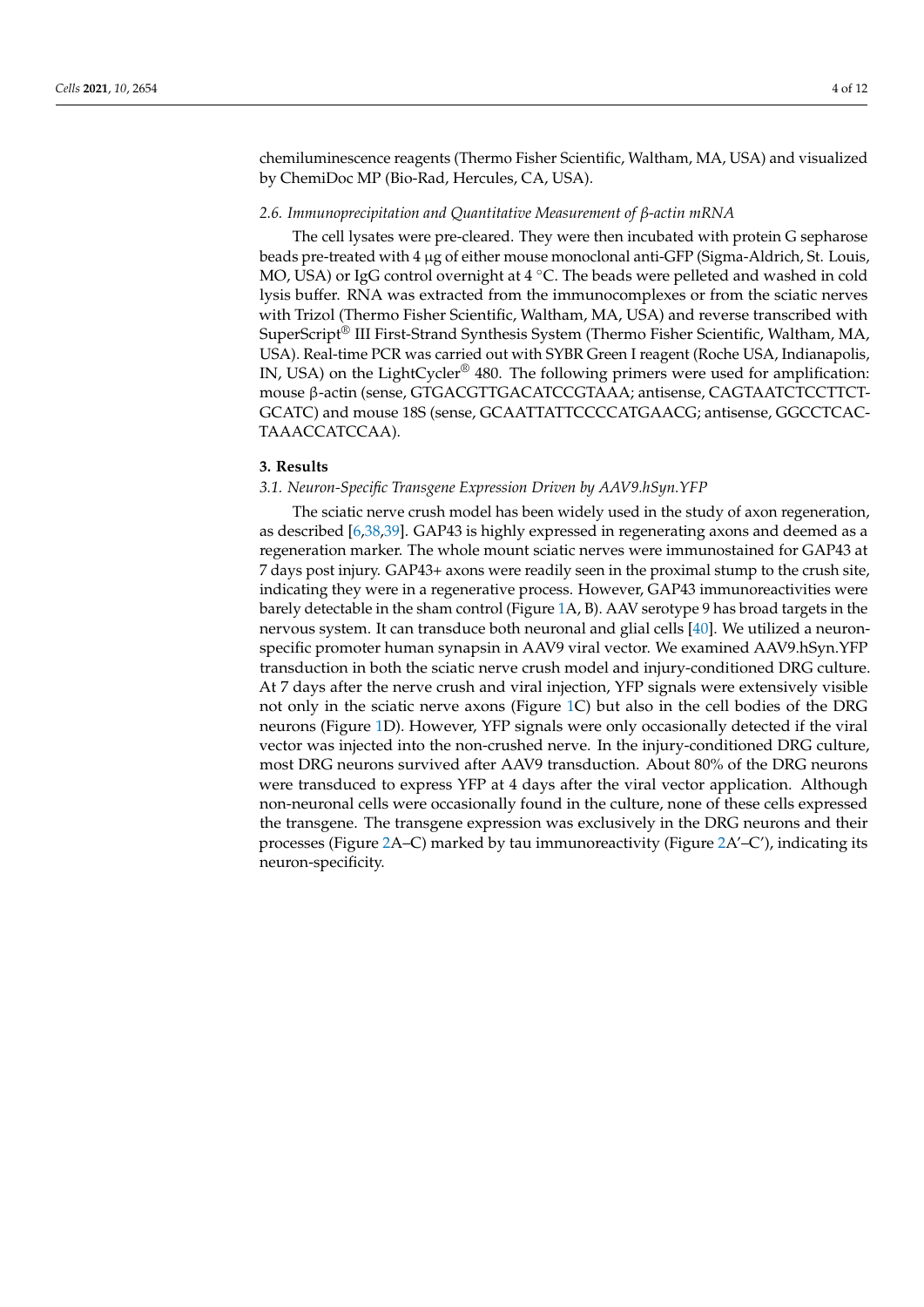<span id="page-6-0"></span>

<span id="page-6-1"></span>Figure 1. AAV9.hSyn.YFP application in the crushed sciatic nerve. (A) GAP 43 immunoreactivity is barely observed in the whole mount sciatic nerve of the sham control. (B) GAP 43+ nerve axons are readily seen in the proximal stump of the AAV9.hSyn.YFP injection into the crush site. (**D**) The neurons in the DRG (arrowheads) are transduced to express YFP. crushed nerve. (C) Some axons (arrows) in the proximal stump of the crushed sciatic nerve express YFP at 7 days after AAV9.hSyn.YFP injection into the crush site. (**D**) The neurons in the DRG (arrowheads) are transduced to express YFP. The punctate YFP signals are discerned in the cytoplasm. Scale bars: 100 µm.



Figure 2. Transduction of the cultured DRG neurons by AAV9.hSyn.YFP, AAV9.hSyn.YFP-IMP2, and AAV9.hSyn.YFP-HCC.  $HPRG$  of the cultured DRG neurons are expression by  $HPRG$  and  $HPRG$ . Most of the cultured DRG neurons are expressing YFP at 72 h after transduction by AAV9.hSyn.YFP. The DRG neurons transduced to express YFP (A), YFP-HCC (B), and YFP-IMP2 (C) are immunostained for tau (A'-C') to delineate the cell  $\sum_{i=1}^n$ bodies and axons. (**D**) These axons were traced and quantified with ImageJ. Quantitative analysis shows a significant HCC or YFP only. Mean axon length  $\pm$  s.e.m. are reported (N  $\geq$  40,  $*$  *p* < 0.05,  $**$  *p* < 0.01). Scale bars: 25 µm. In the injury-conditioned DRG culture, the neurons extended long processes by 1.1  $\mu$ decrease in average axon length of the neurons overexpressing IMP2 when compared with that in the neurons overexpressing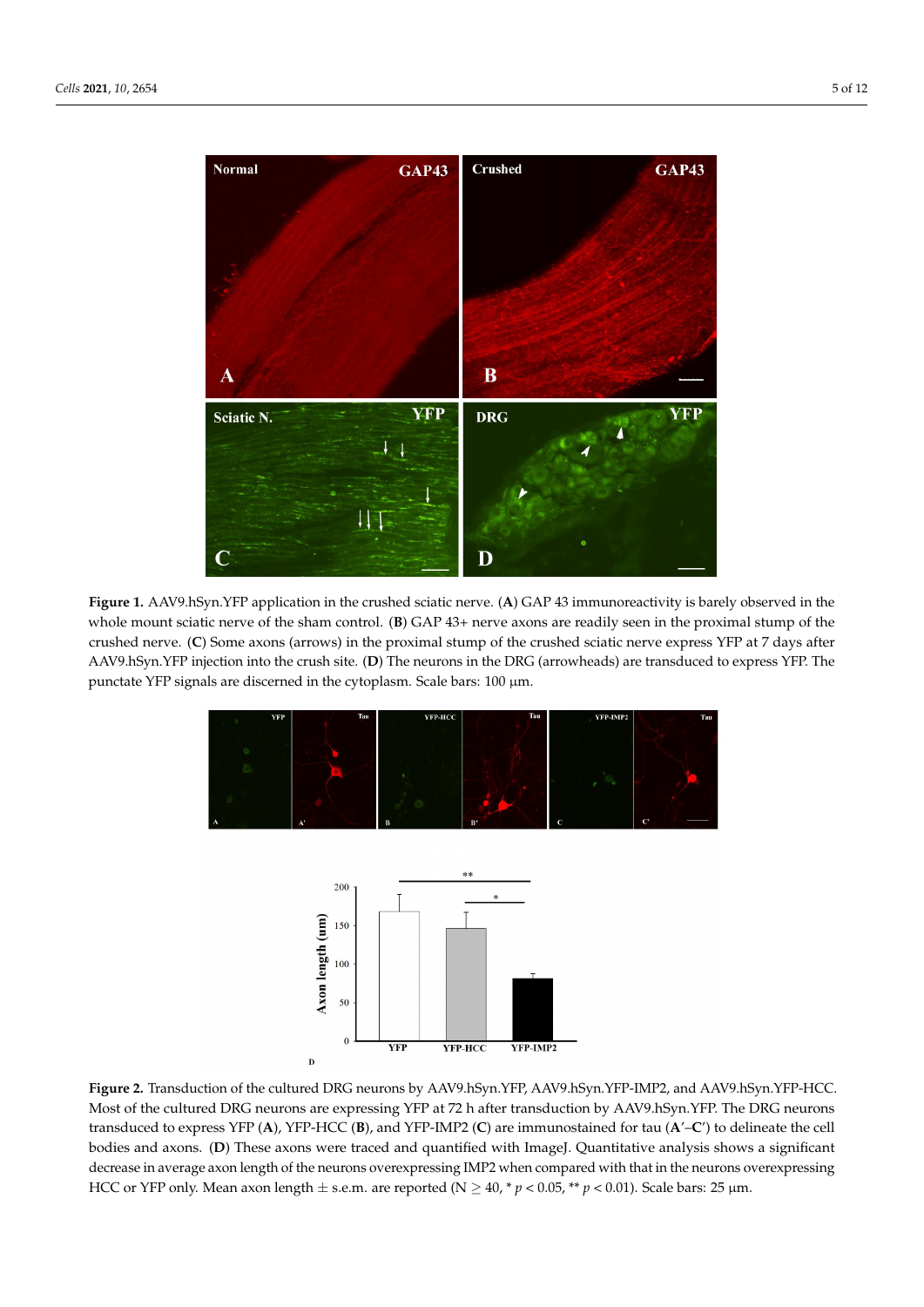#### *3.2. Different Effects of Overexpression of IMP2 and HCC on Axon Outgrowth*

In the injury-conditioned DRG culture, the neurons extended long processes by 1 DIV. Such processes extending from the DRG neurons in vitro signify the regeneration of axons that these neurons bore in vivo [\[21\]](#page-11-16). Taking advantage of the neuron-specific expression of AAV9.hSyn.YFP, we applied AAV9.hSyn.YFP, AAV9.hSyn.YFP-IMP2, and AAV9.hSyn.YFP-HCC in the conditioned culture at 1 DIV and harvested the cells at 4 DIV. The entire length of axons of YFP+ neurons was well delineated by tau immunostaining. They were traced and measured with ImageJ software. Average axon length and number of axons extending from each neuron were quantified and compared among the groups treated with AAV9.hSyn.YFP, AAV9.hSyn.YFP-IMP2, and AAV9.hSyn.YFP-HCC. The adult DRG neurons overexpressing IMP2 showed a significant decrease in average axon length compared with the ones overexpressing HCC ( $N \ge 40$  over 5 separate cultures,  $* p < 0.05$ ) or the ones overexpressing YFP only (\*\*  $p < 0.01$ ). Although the DRG neurons transduced with HCC showed a slight decrease in axon length, it was not significantly different from the neurons transduced with YFP only. There was no significant difference in neuron morphology, branching pattern, or number of axons extending from each neuron among all the groups (Figure [2D](#page-6-1)).

#### *3.3. Association of Diverse Functions of IMPs in Axon Regeneration with their mRNA Binding Preferences*

To explore the underlying mechanism of the inhibitory role of IMP2 during axon regeneration, we first investigated whether β-actin mRNA might be altered in response to injury. We quantified β-actin mRNA level in the sciatic nerves by real-time PCR. We used the comparative Ct method by normalizing it to 18S and compared β-actin mRNA level in the crushed with that in the sham control. The analysis showed that  $\beta$ -actin mRNA level was significantly increased in the crushed nerve at 5 days post-injury ( $N = 5$ ,  $p < 0.05$ ) (Figure [3A](#page-8-0)). IMPs share a significant structural homology by having two N-terminal RNA recognition motifs and four C-terminal KH RNA binding domains, suggesting that they might target similar mRNAs. IMP1/ZBP1 is known to bind specifically to  $\beta$ -actin mRNA via the zipcode in the 3<sup>'</sup>UTR [\[41,](#page-12-14)[42\]](#page-12-15). To determine if isoforms of IMPs might have similar binding affinity to β-actin mRNA, we transfected N2A cells with YFP-IMPs. Western blot analysis confirmed successful transfection and transgene expression of GFP, GFP-IMP1, YFP-IMP2, YFP-HCC, and GFP-IMP3 in N2A cells (Figure [3B](#page-8-0)). These cell lysates were further immunoprecipitated with monoclonal anti-GFP antibody followed by RNA extraction and real-time PCR for β-actin mRNA. Relative quantification of β-actin mRNA in IMP1–3 bead pellets was performed by normalizing them to N2A only and then compared with that of the GFP bead pellet. Statistical analysis revealed that β-actin mRNA level in the YFP-IMP2 pellet was significantly lower than that in the GFP-IMP1 pellet ( $N = 3$ , \* *p* < 0.05). Surprisingly, the GFP-IMP3 pellet also had a significantly lower level of β-actin mRNA than the GFP-IMP1 pellet (\*  $p < 0.05$ ). Although β-actin mRNA level in YFP-HCC exhibited a higher trend, it was not of statistical difference when compared with YFP-IMP2 or GFP-IMP3 (Figure [3C](#page-8-0)).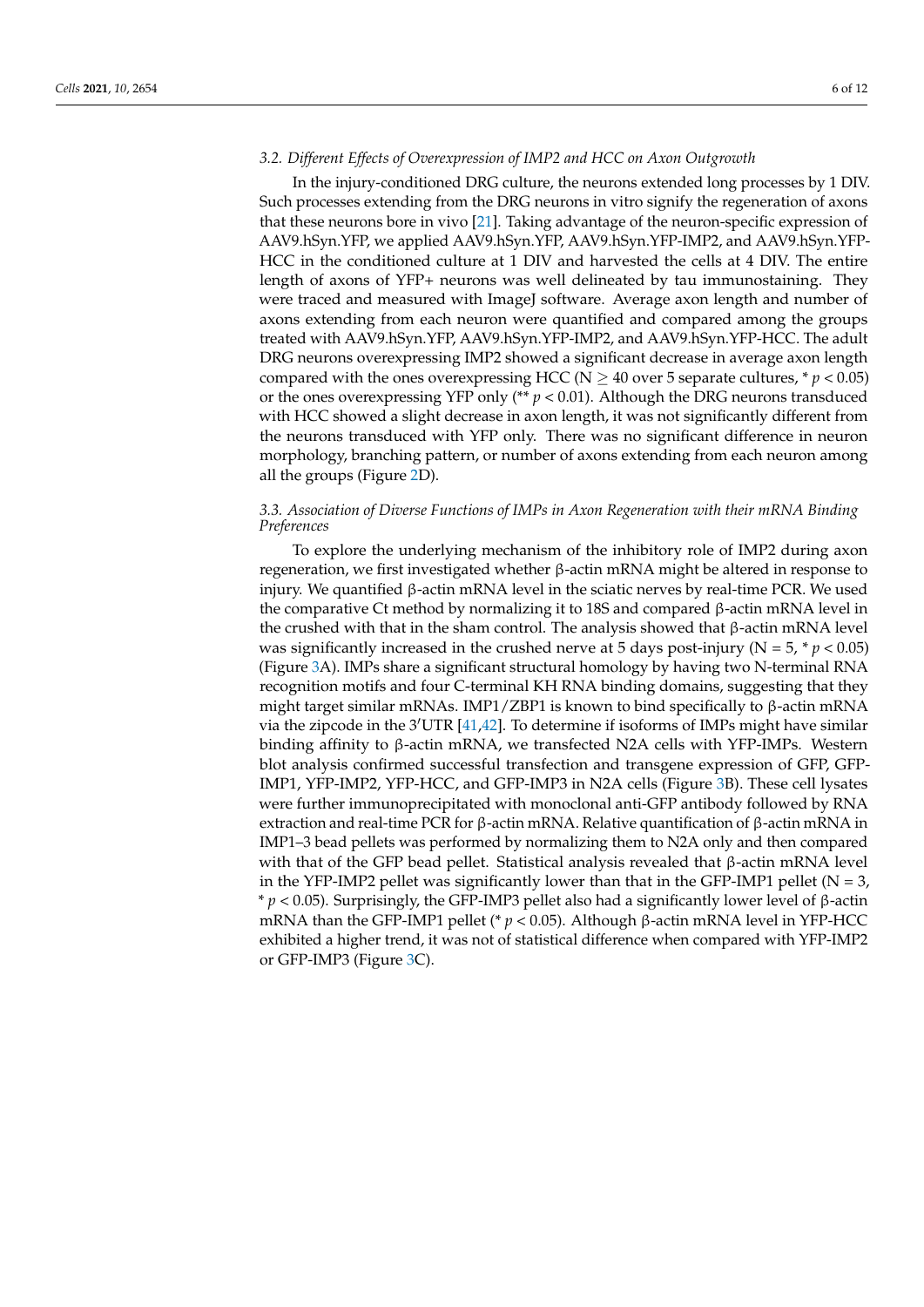<span id="page-8-0"></span>

**Figure 3.** Relative quantification of β-actin mRNA in the crushed sciatic nerve and GFP immunoprecipitants from the N2A precipitants from the N2A cells transfected with GFP-IMPs. (A) Comparative Ct method was used for relative quantification of β-actin mRNA. Level of β-actin mRNA in the crushed sciatic nerve is significantly higher than the sham control at 7 days post-surgery. The data are expressed as fold change mean  $\pm$  s.e.m. (N = 5, \* p < 0.05). (B) GFP Western blot confirmed transgene expression cipitation with anti-GFP antibody followed by real-time PCR for β-actin mRNA. Statistical analyses of relative quantificaof GFP, GFP-IMP1, YFP-IMP2, YFP-HCC, and GFP-IMP3 in N2A cells. (**C**) The cell lysates were processed for immunoprecipitation with anti-GFP antibody followed by real-time PCR for β-actin mRNA. Statistical analyses of relative quantification of β-actin mRNA by one-way ANOVA with **Figure 3.** Relative quantification of β-actin mRNA in the crushed sciatic nerve and GFP immuno-Tukey's HSD post hoc test revealed that its levels in YFP-IMP2 and GFP-IMP3 pellets are significantly lower than that in GFP-IMP1 pellet. No statistical difference is reached when YFP-HCC is compared with YFP-IMP2 or GFP-IMP3. The data are reported as fold change mean  $\pm$  s.e.m. (N = 3, \*  $p$  < 0.05).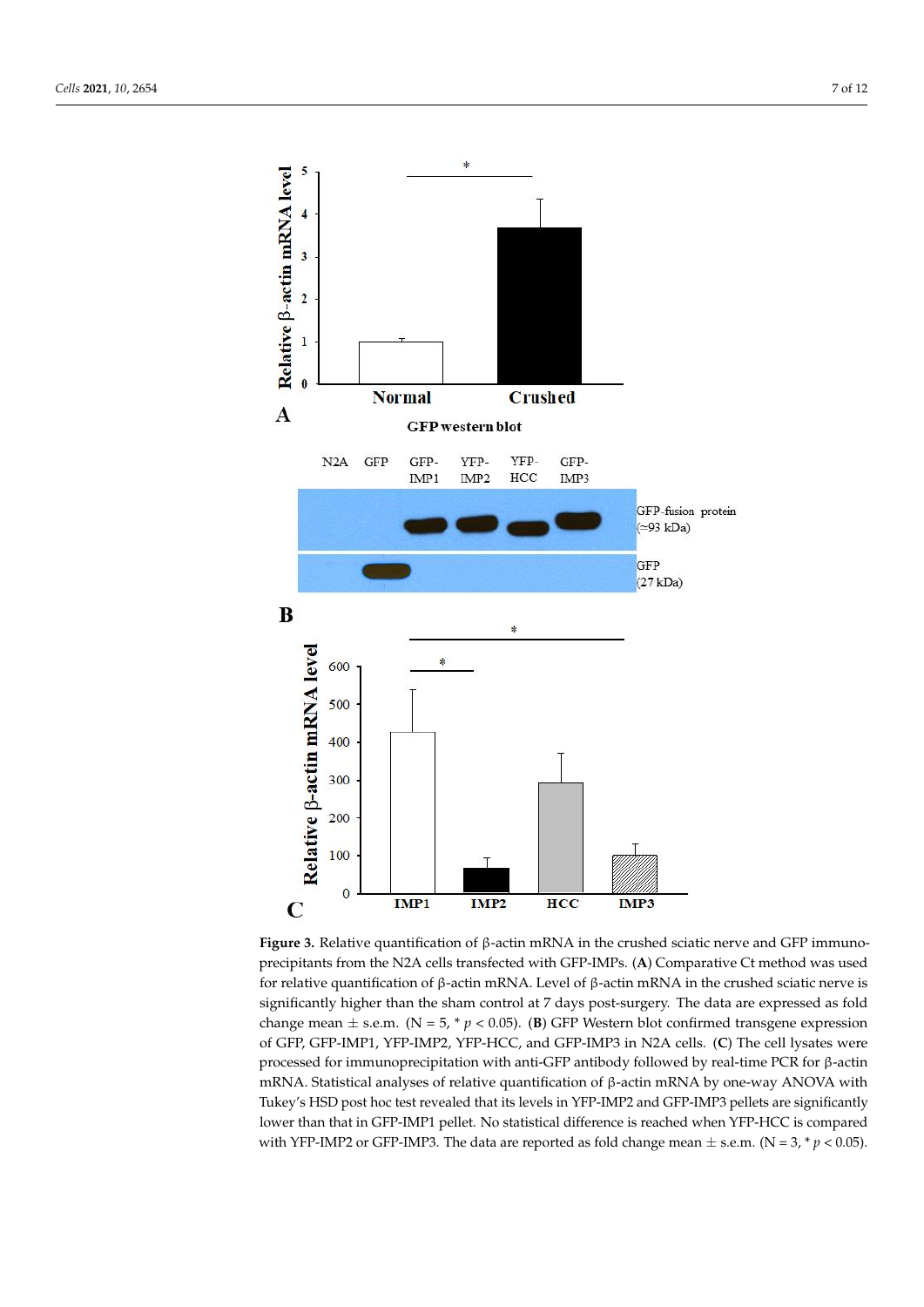### **4. Discussion**

The neuron-specific transgene expression of IMP2 was achieved by AAV9.hSyn.YFP viral vector in this study. We examined it in both the nerve crush model and injuryconditioned DRG culture. AAV has been widely used for in vivo gene delivery. AAV9, in particular, can target the neural tissues; therefore, it provides tremendous opportunity for potential therapeutic approaches to treat neurodegenerative diseases [\[43\]](#page-12-16). Since AAV9 transduces both the neuronal and glial cells, utilizing neuron-specific synapsin promoter in the viral vector is necessary. Synapsin promoter driven AAV9 viral vectors have been applied by intravenous, intracerebroventricular, and spinal cord injections [\[32](#page-12-5)[,44](#page-12-17)[,45\]](#page-12-18). In this study, the viral vectors AAV9.hSyn.YFP-IMPs were inoculated in the injury-conditioned DRG culture. YFP-fused IMPs were expressed exclusively in the neuron cell bodies and axons. When AAV9.hSyn.YFP was injected into the non-crushed sciatic nerve, YFP signal was only occasionally detected in the DRG neurons or nerve axons. This is probably because the injection is a minor injury that does not disrupt the axolemma extensively enough to allow large amounts of viral vectors to penetrate for expression. However, injecting AAV9.hSyn.YFP into the crushed sciatic nerve resulted in numerous DRG neurons and their axons expressing the transgene. The result indicates that robust retrograde transport occurs after the injury and that AAV9.hSyn.YFP can drive the neuron-specific transgene expression in vivo as well. The injury-conditioned DRG culture has been widely used as an in vitro model for axon regeneration. The crush injury acutely disintegrates and destabilizes the axons and initiates vigorous anterograde and retrograde transport. It activates a regenerating process that involves a complex of cascades of molecular and cellular events [\[46](#page-12-19)[,47\]](#page-12-20). This pre-condition sets up a regenerating process and allows us to study in the in vitro setting. The processes extending from the cultured DRG neurons are considered regenerating axons, which are immunoreactive to tau. To study a role of IMP2 in regenerating axons, the synapsin promoter-driven AAV9 was used for neuron-specific overexpression of IMP2 in the injury-conditioned DRG culture. Our result shows that IMP2 inhibits axon outgrowth from the DRG neurons, suggesting an inhibitory role in axon regeneration. However, overexpression of HCC in the injury-conditioned DRG neurons does not interrupt axon regeneration.

To investigate the potential underlying mechanism, we first examined β-actin mRNA level in response to the crush injury. The quantitative real-time PCR reveals a significant increase in β-actin mRNA in the crushed nerve compared with that in the control. This is in line with a regenerating process in the crushed nerve, which is confirmed by GAP43 upregulation. Although the increased β-actin mRNA could derive from Schwann cells or other supporting cells migrating to the site in response to the injury, contribution from the injury activated axonal transport of β-actin mRNA is unneglectable, as robust axonal mRNAs and locally translated proteins have been previously identified in the injury-conditioned DRG neurons [\[20\]](#page-11-19). The localized β-actin mRNA has been reported to play an important role in growth cone dynamics and axon regeneration. [\[6,](#page-11-4)[41,](#page-12-14)[42\]](#page-12-15). The zipcode region in the 3<sup>0</sup> UTR of β-actin mRNA is a critical *cis*-element that can bind to mRNA-binding proteins, such as IMP1/ZBP1, in order to be transported in axons. In the dominant negative Tα1-GFP-3' β-actin mice, excessive 3' UTR of β-actin mRNA competing with endogenous mRNA for IMP1/ZBP1 results in depletion of axonal β-actin mRNA and attenuated axon outgrowth of the DRG neurons, and such transport and growth deficits can be reversed by exogenous IMP1/ZBP1 [\[6\]](#page-11-4).

In the present study, quantitative analysis of binding affinities of IMPs to β-actin mRNA shows significantly different binding affinity: IMP2 low and IMP1 high. This is consistent with a recent study that provides direct evidence showing lower affinity of KH3 and KH4 RNA binding domains of IMP2 to β-actin mRNA than those of IMP1/ZBP1 [\[48\]](#page-12-21). Additionally, HCC exhibits a relatively higher affinity, even though it does not reach statistical difference, most likely due to small sample size limitation. HCC, an alternative splice product of IMP2, is not endogenously expressed in normal tissues. It lacks 43 amino acids between KH2 and KH3 RNA binding domains, including a phosphorylation site at Tyr396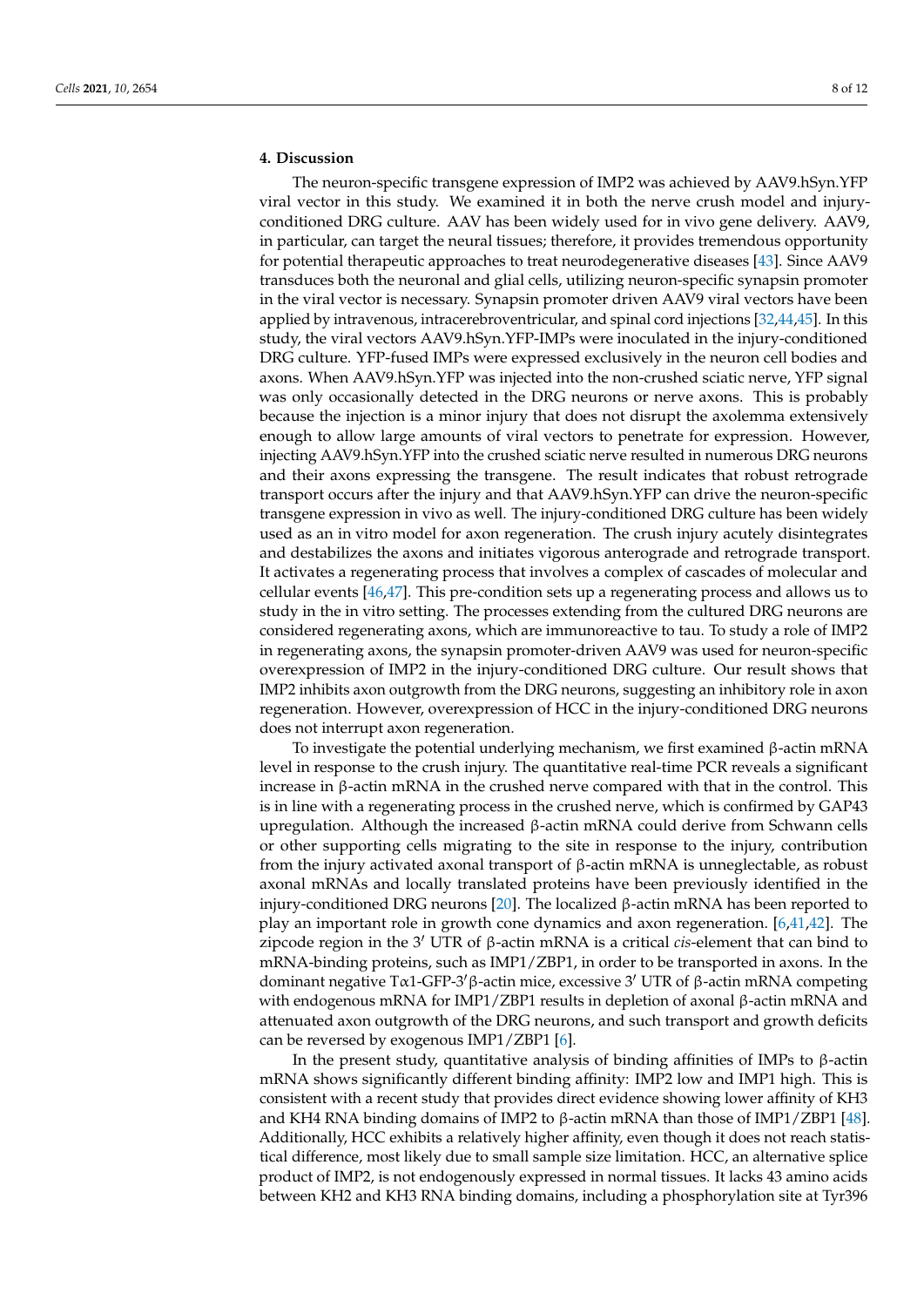due to missing exon 10. Previous work has pointed out that the Tyr396 phosphorylation site is conserved among IMPs [\[49\]](#page-12-22). This site is important for binding to  $\beta$ -actin mRNA and repressing its translation. Upon phosphorylation by Src kinase, IMP1/ZBP1 releases β-actin mRNA from the complex and allows it to bind to ribosomal subunits for local translation. Non-phosphorylatable mutant IMP1/ZBP1 by converting Tyr to Ala, however, increases its affinity to β-actin mRNA and prevents its translation [\[42](#page-12-15)[,50](#page-12-23)[,51\]](#page-12-24). Additionally, RNA binding affinity and specificity also depend on the variable loops of KH domains [\[48\]](#page-12-21). It would not be surprising if HCC has a relatively higher affinity to  $\beta$ -actin mRNA than IMP2. Surprisingly, IMP3 shows a significantly lower affinity compared with IMP1/ZBP1, although it shares higher sequence homology with IMP1/ZBP1 than IMP2 or HCC. Moreover, IMP1/ZBP1 and IMP3 have almost identical developmental expression patterns, and both are reported to be potential oncogenic proteins involved in a range of cancers [\[5,](#page-11-5)[48\]](#page-12-21). It would be worth exploring the isoform specific mechanism of regulating mRNA transport and local translation.

IMPs play differential roles during axon regeneration. Our previous result has shown that IMP1/ZBP1 can facilitate axon regeneration by rescuing the reduced axonal ß-actin mRNA localization in its haploinsufficiency [\[6\]](#page-11-4). Taken together with the current results, the diverse functions of IMPs seem to be correlated with their binding affinities to β-actin mRNA. In fact,  $β$ -actin mRNA is co-transported with other mRNAs in the mRNA cargos. Those mRNAs can bind to RNA binding proteins in a fashion of specific sequence preference [\[49\]](#page-12-22). For example, axonal GAP43 mRNA travels in the same cargos with β-actin mRNA in the IMP1/ZBP1 protein complex [\[6\]](#page-11-4). While an overlap exists, IMP1/ZBP1 and IMP2 respective mRNA targets have been investigated [\[48\]](#page-12-21). The result of this study implies that regeneration inhibitory mRNAs might dominate the cargos in the IMP2 protein complex while β-actin mRNA has low binding affinity. Additionally, RNA–protein complexes require molecular motors for transport, such as dynein, kinesins, myosins, and KIFs. These molecular motors either travel along microtubules or associate with cytoskeletal architecture [\[52,](#page-13-0)[53\]](#page-13-1). The crush injury abruptly disrupts the subcellular organization (e.g., microtubules and neurofilaments) in the axons and drastically alters the dynamics and availability of molecular motors. Overexpressing IMP2 could compete with other mRNAbinding proteins for the molecular motors and eventually localize more regeneration inhibitory mRNAs for local translation in the injured axons.

**Author Contributions:** Conceptualization: M.X.; methodology: S.B., D.P., N.O., S.A., J.H., and S.H.; formal analysis: S.N., M.D.T., Y.S., and A.H.; software: D.F.; writing, supervision, project administration, and funding acquisition: M.X. All authors have read and agreed to the published version of the manuscript.

**Funding:** This work was funded by the Pennsylvania Department of Health (SAP#4100062217) and the Center for Chronic Disorders of Aging, Philadelphia College of Osteopathic Medicine (M.X.).

**Institutional Review Board Statement:** The study was conducted according to the guidelines set forth by USA Institutional Animal Care and Use Committee (IACUC) Guidebook, and the study was approved by the IACUC of the Philadelphia College of Osteopathic Medicine since 2010.

**Informed Consent Statement:** Not applicable.

**Data Available Statement:** Not applicable.

**Acknowledgments:** We thank Gary Bassell and his lab (Department of Cell Biology, Emory University) for sharing pC1-GFP-IMP1, pC1-YFP-IMP2, pC1-YFP-HCC, and pC1-GFP-IMP3 constructs and Mr. Bruce Fairfield for his professional assistance in photographic processing (Philadelphia College of Osteopathic Medicine).

**Conflicts of Interest:** The authors declare no conflict of interest.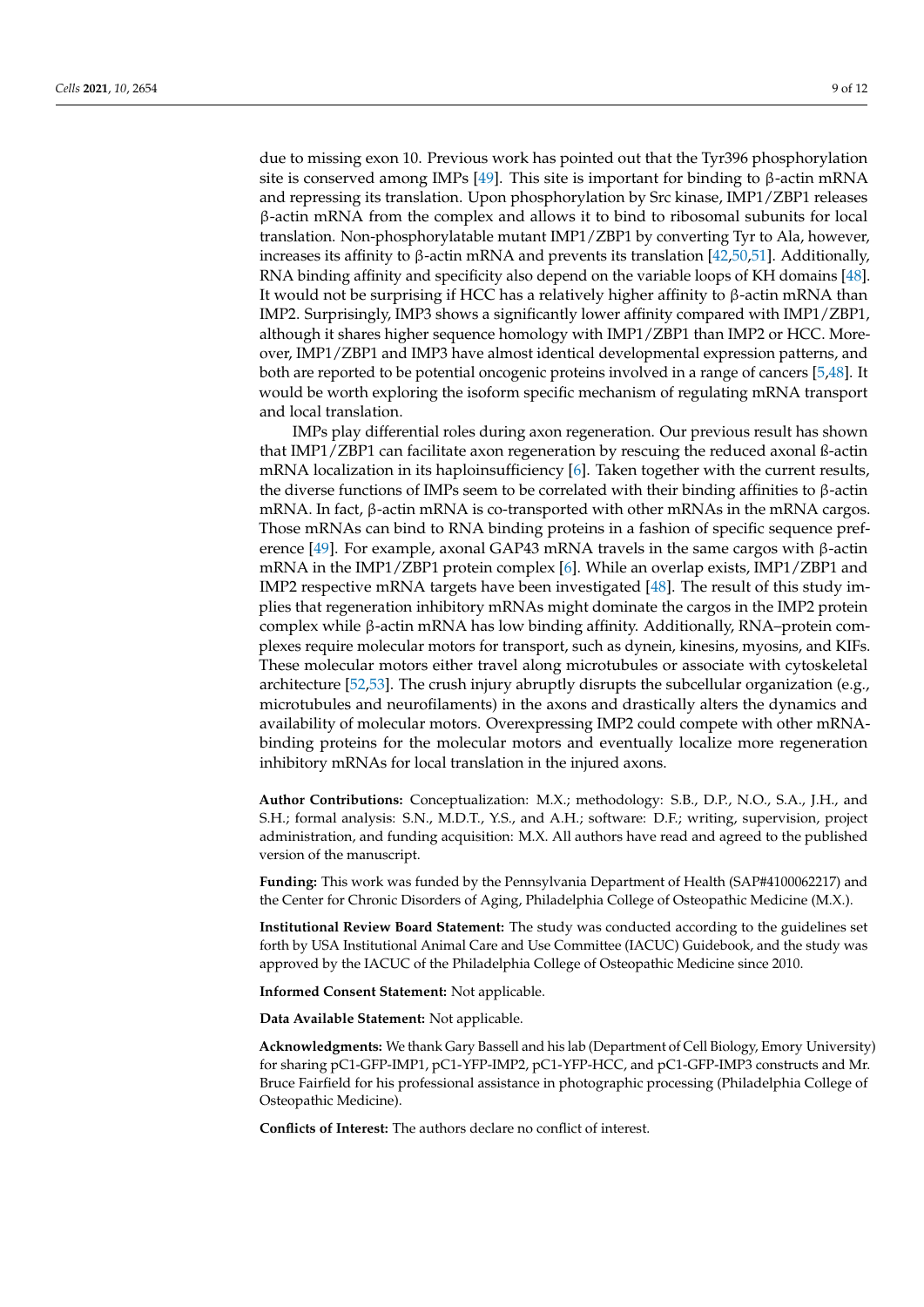#### **References**

- <span id="page-11-0"></span>1. Nielsen, F.C.; Nielsen, J.; Christiansen, J. A family of IGF-II mRNA binding proteins (IMP) involved in RNA trafficking. *Scand. J. Clin. Lab. Invest. Suppl.* **2001**, *234*, 93–99. [\[CrossRef\]](http://doi.org/10.1080/713783680)
- <span id="page-11-1"></span>2. Yaniv, K.; Yisraeli, J.K. The involvement of a conserved family of RNA binding proteins in embryonic development and carcinogenesis. *Gene* **2002**, *287*, 49–54. [\[CrossRef\]](http://doi.org/10.1016/S0378-1119(01)00866-6)
- <span id="page-11-2"></span>3. Zhang, J.Y.; Chan, E.K.; Peng, X.X.; Tan, E.M. A novel cytoplasmic protein with RNA-binding motifs is an autoantigen in human hepatocellular carcinoma. *J. Exp. Med.* **1999**, *189*, 1101–1110. [\[CrossRef\]](http://doi.org/10.1084/jem.189.7.1101) [\[PubMed\]](http://www.ncbi.nlm.nih.gov/pubmed/10190901)
- <span id="page-11-3"></span>4. Mueller-Pillasch, F.; Pohl, B.; Wilda, M.; Lacher, U.; Beil, M.; Wallrapp, C.; Hameister, H.; Knochel, W.; Adler, G.; Gress, T.M. Expression of the highly conserved RNA binding protein KOC in embryogenesis. *Mech. Dev.* **1999**, *88*, 95–99. [\[CrossRef\]](http://doi.org/10.1016/S0925-4773(99)00160-4)
- <span id="page-11-5"></span>5. Nielsen, J.; Christiansen, J.; Lykke-Andersen, J.; Johnsen, A.H.; Wewer, U.M.; Nielsen, F.C. A family of insulin-like growth factor II mRNA-binding proteins represses translation in late development. *Mol. Cell. Biol.* **1999**, *19*, 1262–1270. [\[CrossRef\]](http://doi.org/10.1128/MCB.19.2.1262) [\[PubMed\]](http://www.ncbi.nlm.nih.gov/pubmed/9891060)
- <span id="page-11-4"></span>6. Donnelly, C.J.; Willis, D.E.; Xu, M.; Tep, C.; Jiang, C.; Yoo, S.; Schanen, N.C.; Kirn-Safran, C.B.; van Minnen, J.; English, A.; et al. Limited availability of ZBP1 restricts axonal mRNA localization and nerve regeneration capacity. *EMBO J.* **2011**, *30*, 4665–4677. [\[CrossRef\]](http://doi.org/10.1038/emboj.2011.347) [\[PubMed\]](http://www.ncbi.nlm.nih.gov/pubmed/21964071)
- <span id="page-11-6"></span>7. Hammer, N.A.; Hansen, T.; Byskov, A.G.; Rajpert-De Meyts, E.; Grondahl, M.L.; Bredkjaer, H.E.; Wewer, U.M.; Christiansen, J.; Nielsen, F.C. Expression of IGF-II mRNA-binding proteins (IMPs) in gonads and testicular cancer. *Reproduction* **2005**, *130*, 203–212. [\[CrossRef\]](http://doi.org/10.1530/rep.1.00664) [\[PubMed\]](http://www.ncbi.nlm.nih.gov/pubmed/16049158)
- <span id="page-11-7"></span>8. Fujii, Y.; Kishi, Y.; Gotoh, Y. IMP2 regulates differentiation potentials of mouse neocortical neural precursor cells. *Genes Cells* **2013**, *18*, 79–89. [\[CrossRef\]](http://doi.org/10.1111/gtc.12024)
- <span id="page-11-8"></span>9. Ross, A.F.; Oleynikov, Y.; Kislauskis, E.H.; Taneja, K.L.; Singer, R.H. Characterization of a beta-actin mRNA zipcode-binding protein. *Mol. Cell. Biol.* **1997**, *17*, 2158–2165. [\[CrossRef\]](http://doi.org/10.1128/MCB.17.4.2158)
- <span id="page-11-9"></span>10. Kislauskis, E.H.; Zhu, X.; Singer, R.H. Sequences responsible for intracellular localization of beta-actin messenger RNA also affect cell phenotype. *J Cell. Biol.* **1994**, *127*, 441–451. [\[CrossRef\]](http://doi.org/10.1083/jcb.127.2.441)
- <span id="page-11-10"></span>11. Preitner, N.; Quan, J.; Li, X.; Nielsen, F.C.; Flanagan, J.G. IMP2 axonal localization, RNA interactome, and function in the development of axon trajectories. *Development* **2016**, *143*, 2753–2759. [\[CrossRef\]](http://doi.org/10.1242/dev.128348)
- <span id="page-11-11"></span>12. Saxena, R.; Voight, B.F.; Lyssenko, V.; Burtt, N.P.; de Bakker, P.I.; Chen, H.; Roix, J.J.; Kathiresan, S.; Hirschhorn, J.N.; Daly, M.J.; et al. Genome-wide association analysis identifies loci for type 2 diabetes and triglyceride levels. *Science* **2007**, *316*, 1331–1336. [\[CrossRef\]](http://doi.org/10.1126/science.1142358)
- 13. Scott, L.J.; Mohlke, K.L.; Bonnycastle, L.L.; Willer, C.J.; Li, Y.; Duren, W.L.; Erdos, M.R.; Stringham, H.M.; Chines, P.S.; Jackson, A.U.; et al. A genome-wide association study of type 2 diabetes in Finns detects multiple susceptibility variants. *Science* **2007**, *316*, 1341–1345. [\[CrossRef\]](http://doi.org/10.1126/science.1142382)
- 14. Christiansen, J.; Kolte, A.M.; Hansen, T.; Nielsen, F.C. IGF2 mRNA-binding protein 2: Biological function and putative role in type 2 diabetes. *J. Mol. Endocrinol.* **2009**, *43*, 187–195. [\[CrossRef\]](http://doi.org/10.1677/JME-09-0016)
- <span id="page-11-12"></span>15. Dai, N. The Diverse Functions of IMP2/IGF2BP2 in Metabolism. *Trends Endocrinol. Metab.* **2020**, *31*, 670–679. [\[CrossRef\]](http://doi.org/10.1016/j.tem.2020.05.007)
- <span id="page-11-13"></span>16. Barghash, A.; Helms, V.; Kessler, S.M. Overexpression of IGF2 mRNA-Binding Protein 2 (IMP2/p62) as a Feature of Basal-like Breast Cancer Correlates with Short Survival. *Scand. J. Immunol.* **2015**, *82*, 142–143. [\[CrossRef\]](http://doi.org/10.1111/sji.12307)
- 17. Dai, N.; Ji, F.; Wright, J.; Minichiello, L.; Sadreyev, R.; Avruch, J. IGF2 mRNA binding protein-2 is a tumor promoter that drives cancer proliferation through its client mRNAs IGF2 and HMGA1. *Elife* **2017**, *6*. [\[CrossRef\]](http://doi.org/10.7554/eLife.27155)
- <span id="page-11-14"></span>18. Kessler, S.M.; Lederer, E.; Laggai, S.; Golob-Schwarzl, N.; Hosseini, K.; Petzold, J.; Schweiger, C.; Reihs, R.; Keil, M.; Hoffmann, J.; et al. IMP2/IGF2BP2 expression, but not IMP1 and IMP3, predicts poor outcome in patients and high tumor growth rate in xenograft models of gallbladder cancer. *Oncotarget* **2017**, *8*, 89736–89745.
- <span id="page-11-15"></span>19. Zheng, J.Q.; Kelly, T.K.; Chang, B.; Ryazantsev, S.; Rajasekaran, A.K.; Martin, K.C.; Twiss, J.L. A functional role for intra-axonal protein synthesis during axonal regeneration from adult sensory neurons. *J. Neurosci.* **2001**, *21*, 9291–9303. [\[CrossRef\]](http://doi.org/10.1523/JNEUROSCI.21-23-09291.2001)
- <span id="page-11-19"></span>20. Willis, D.; Li, K.W.; Zheng, J.Q.; Chang, J.H.; Smit, A.B.; Kelly, T.; Merianda, T.T.; Sylvester, J.; van Minnen, J.; Twiss, J.L. Differential transport and local translation of cytoskeletal, injury-response, and neurodegeneration protein mRNAs in axons. *J. Neurosci.* **2005**, *25*, 778–791. [\[CrossRef\]](http://doi.org/10.1523/JNEUROSCI.4235-04.2005)
- <span id="page-11-16"></span>21. Willis, D.E.; Twiss, J.L. The evolving roles of axonally synthesized proteins in regeneration. *Curr. Opin. Neurobiol.* **2006**, *16*, 111–118. [\[CrossRef\]](http://doi.org/10.1016/j.conb.2006.01.002)
- <span id="page-11-17"></span>22. Hanz, S.; Perlson, E.; Willis, D.; Zheng, J.Q.; Massarwa, R.; Huerta, J.J.; Koltzenburg, M.; Kohler, M.; van-Minnen, J.; Twiss, J.L.; et al. Axoplasmic importins enable retrograde injury signaling in lesioned nerve. *Neuron* **2003**, *40*, 1095–1104. [\[CrossRef\]](http://doi.org/10.1016/S0896-6273(03)00770-0)
- 23. Verma, P.; Chierzi, S.; Codd, A.M.; Campbell, D.S.; Meyer, R.L.; Holt, C.E.; Fawcett, J.W. Axonal protein synthesis and degradation are necessary for efficient growth cone regeneration. *J. Neurosci.* **2005**, *25*, 331–342. [\[CrossRef\]](http://doi.org/10.1523/JNEUROSCI.3073-04.2005)
- 24. Yudin, D.; Hanz, S.; Yoo, S.; Iavnilovitch, E.; Willis, D.; Gradus, T.; Vuppalanchi, D.; Segal-Ruder, Y.; Ben-Yaakov, K.; Hieda, M.; et al. Localized regulation of axonal RanGTPase controls retrograde injury signaling in peripheral nerve. *Neuron* **2008**, *59*, 241–252. [\[CrossRef\]](http://doi.org/10.1016/j.neuron.2008.05.029)
- 25. Terenzio, M.; Koley, S.; Samra, N.; Rishal, I.; Zhao, Q.; Sahoo, P.K.; Urisman, A.; Marvaldi, L.; Oses-Prieto, J.A.; Forester, C.; et al. Locally translated mTOR controls axonal local translation in nerve injury. *Science* **2018**, *359*, 1416–1421. [\[CrossRef\]](http://doi.org/10.1126/science.aan1053)
- <span id="page-11-18"></span>26. Koley, S.; Rozenbaum, M.; Fainzilber, M.; Terenzio, M. Translating regeneration: Local protein synthesis in the neuronal injury response. *Neurosci. Res.* **2019**, *139*, 26–36. [\[CrossRef\]](http://doi.org/10.1016/j.neures.2018.10.003)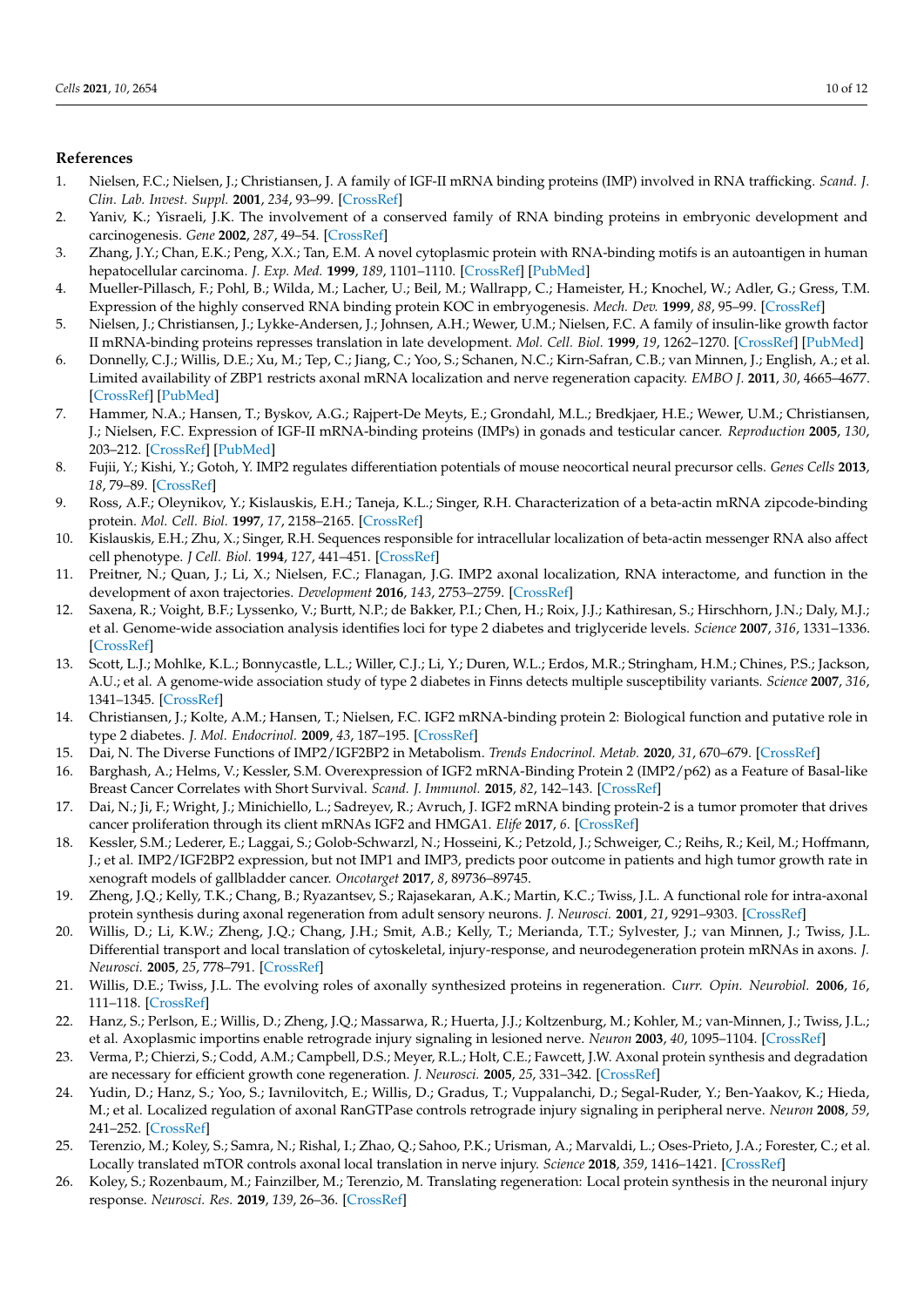- <span id="page-12-0"></span>27. Shigeoka, T.; Jung, H.; Jung, J.; Turner-Bridger, B.; Ohk, J.; Lin, J.Q.; Amieux, P.S.; Holt, C.E. Dynamic Axonal Translation in Developing and Mature Visual Circuits. *Cell* **2016**, *166*, 181–192. [\[CrossRef\]](http://doi.org/10.1016/j.cell.2016.05.029)
- <span id="page-12-1"></span>28. Lentz, T.B.; Gray, S.J.; Samulski, R.J. Viral vectors for gene delivery to the central nervous system. *Neurobiol. Dis.* **2012**, *48*, 179–188. [\[CrossRef\]](http://doi.org/10.1016/j.nbd.2011.09.014)
- <span id="page-12-2"></span>29. McCown, T.J.; Xiao, X.; Li, J.; Breese, G.R.; Samulski, R.J. Differential and persistent expression patterns of CNS gene transfer by an adeno-associated virus (AAV) vector. *Brain Res.* **1996**, *713*, 99–107. [\[CrossRef\]](http://doi.org/10.1016/0006-8993(95)01488-8)
- <span id="page-12-3"></span>30. Gray, S.J.; Matagne, V.; Bachaboina, L.; Yadav, S.; Ojeda, S.R.; Samulski, R.J. Preclinical differences of intravascular AAV9 delivery to neurons and glia: A comparative study of adult mice and nonhuman primates. *Mol. Ther.* **2011**, *19*, 1058–1069. [\[CrossRef\]](http://doi.org/10.1038/mt.2011.72)
- <span id="page-12-4"></span>31. Agbandje-McKenna, M.; Kleinschmidt, J. AAV capsid structure and cell interactions. *Methods Mol. Biol.* **2011**, *807*, 47–92. [\[CrossRef\]](http://doi.org/10.1007/978-1-61779-370-7_3)
- <span id="page-12-5"></span>32. McLean, J.R.; Smith, G.A.; Rocha, E.M.; Hayes, M.A.; Beagan, J.A.; Hallett, P.J.; Isacson, O. Widespread neuron-specific transgene expression in brain and spinal cord following synapsin promoter-driven AAV9 neonatal intracerebroventricular injection. *Neurosci. Lett.* **2014**, *576*, 73–78. [\[CrossRef\]](http://doi.org/10.1016/j.neulet.2014.05.044)
- <span id="page-12-6"></span>33. Schuster, D.J.; Dykstra, J.A.; Riedl, M.S.; Kitto, K.F.; Belur, L.R.; McIvor, R.S.; Elde, R.P.; Fairbanks, C.A.; Vulchanova, L. Biodistribution of adeno-associated virus serotype 9 (AAV9) vector after intrathecal and intravenous delivery in mouse. *Front. Neuroanat.* **2014**, *8*, 42. [\[CrossRef\]](http://doi.org/10.3389/fnana.2014.00042)
- <span id="page-12-7"></span>34. Foust, K.D.; Nurre, E.; Montgomery, C.L.; Hernandez, A.; Chan, C.M.; Kaspar, B.K. Intravascular AAV9 preferentially targets neonatal neurons and adult astrocytes. *Nat. Biotechnol.* **2009**, *27*, 59–65. [\[CrossRef\]](http://doi.org/10.1038/nbt.1515) [\[PubMed\]](http://www.ncbi.nlm.nih.gov/pubmed/19098898)
- <span id="page-12-8"></span>35. Bravo-Hernandez, M.; Tadokoro, T.; Navarro, M.R.; Platoshyn, O.; Kobayashi, Y.; Marsala, S.; Miyanohara, A.; Juhas, S.; Juhasova, J.; Skalnikova, H.; et al. Spinal subpial delivery of AAV9 enables widespread gene silencing and blocks motoneuron degeneration in ALS. *Nat. Med.* **2020**, *26*, 118–130. [\[CrossRef\]](http://doi.org/10.1038/s41591-019-0674-1) [\[PubMed\]](http://www.ncbi.nlm.nih.gov/pubmed/31873312)
- <span id="page-12-9"></span>36. Bailey, R.M.; Armao, D.; Nagabhushan Kalburgi, S.; Gray, S.J. Development of Intrathecal AAV9 Gene Therapy for Giant Axonal Neuropathy. *Mol. Ther. Methods Clin. Dev.* **2018**, *9*, 160–171. [\[CrossRef\]](http://doi.org/10.1016/j.omtm.2018.02.005) [\[PubMed\]](http://www.ncbi.nlm.nih.gov/pubmed/29766026)
- <span id="page-12-10"></span>37. Kugler, S.; Kilic, E.; Bahr, M. Human synapsin 1 gene promoter confers highly neuron-specific long-term transgene expression from an adenoviral vector in the adult rat brain depending on the transduced area. *Gene Ther.* **2003**, *10*, 337–347. [\[CrossRef\]](http://doi.org/10.1038/sj.gt.3301905)
- <span id="page-12-11"></span>38. Smith, D.S.; Skene, J.H. A transcription-dependent switch controls competence of adult neurons for distinct modes of axon growth. *J. Neurosci.* **1997**, *17*, 646–658. [\[CrossRef\]](http://doi.org/10.1523/JNEUROSCI.17-02-00646.1997)
- <span id="page-12-12"></span>39. Willis, D.E.; Xu, M.; Donnelly, C.J.; Tep, C.; Kendall, M.; Erenstheyn, M.; English, A.W.; Schanen, N.C.; Kirn-Safran, C.B.; Yoon, S.O. Axonal Localization of transgene mRNA in mature PNS and CNS neurons. *J. Neurosci.* **2011**, *31*, 14481–14487. [\[CrossRef\]](http://doi.org/10.1523/JNEUROSCI.2950-11.2011)
- <span id="page-12-13"></span>40. Lykken, E.A.; Shyng, C.; Edwards, R.J.; Rozenberg, A.; Gray, S.J. Recent progress and considerations for AAV gene therapies targeting the central nervous system. *J. Neurodev. Disord.* **2018**, *10*, 16. [\[CrossRef\]](http://doi.org/10.1186/s11689-018-9234-0)
- <span id="page-12-14"></span>41. Zhang, H.L.; Eom, T.; Oleynikov, Y.; Shenoy, S.M.; Liebelt, D.A.; Dictenberg, J.B.; Singer, R.H.; Bassell, G.J. Neurotrophin-induced transport of a beta-actin mRNP complex increases beta-actin levels and stimulates growth cone motility. *Neuron* **2001**, *31*, 261–275. [\[CrossRef\]](http://doi.org/10.1016/S0896-6273(01)00357-9)
- <span id="page-12-15"></span>42. Huttelmaier, S.; Zenklusen, D.; Lederer, M.; Dictenberg, J.; Lorenz, M.; Meng, X.; Bassell, G.J.; Condeelis, J.; Singer, R.H. Spatial regulation of beta-actin translation by Src-dependent phosphorylation of ZBP1. *Nature* **2005**, *438*, 512–515. [\[CrossRef\]](http://doi.org/10.1038/nature04115)
- <span id="page-12-16"></span>43. Murlidharan, G.; Samulski, R.J.; Asokan, A. Biology of adeno-associated viral vectors in the central nervous system. *Front. Mol. Neurosci.* **2014**, *7*, 76. [\[CrossRef\]](http://doi.org/10.3389/fnmol.2014.00076)
- <span id="page-12-17"></span>44. Massaro, G.; Hughes, M.P.; Whaler, S.M.; Wallom, K.L.; Priestman, D.A.; Platt, F.M.; Waddington, S.N.; Rahim, A.A. Systemic AAV9 gene therapy using the synapsin I promoter rescues a mouse model of neuronopathic Gaucher disease but with limited cross-correction potential to astrocytes. *Hum. Mol. Genet.* **2020**, *29*, 1933–1949. [\[CrossRef\]](http://doi.org/10.1093/hmg/ddz317)
- <span id="page-12-18"></span>45. Lai, M.; Pan, M.; Ge, L.; Liu, J.; Deng, J.; Wang, X.; Li, L.; Wen, J.; Tan, D.; Zhang, H.; et al. NeuroD1 overexpression in spinal neurons accelerates axonal regeneration after sciatic nerve injury. *Exp. Neurol.* **2020**, *327*, 113215. [\[CrossRef\]](http://doi.org/10.1016/j.expneurol.2020.113215)
- <span id="page-12-19"></span>46. Knöferle, J.; Koch, J.C.; Ostendorf, T.; Michel, U.; Planchamp, V.; Vutova, P.; Tönges, L.; Stadelmann, C.; Brück, W.; Bähr, M.; et al. Mechanisms of acute axonal degeneration in the optic nerve in vivo. *PNAS* **2010**, *107*, 6064–6069. [\[CrossRef\]](http://doi.org/10.1073/pnas.0909794107)
- <span id="page-12-20"></span>47. Smith, T.P.; Sahoo, P.K.; Kar, A.N.; Twiss, J.L. Intra-axonal mechanisms driving axon regeneration. *Brain Res.* **2020**, *1740*, 146864. [\[CrossRef\]](http://doi.org/10.1016/j.brainres.2020.146864)
- <span id="page-12-21"></span>48. Biswas, J.; Patel, V.L.; Bhaskar, V.; Chao, J.A.; Singer, R.H.; Eliscovich, C. The structural basis for RNA selectivity by the IMP family of RNA-binding proteins. *Nat. Commun.* **2019**, *10*, 4440. [\[CrossRef\]](http://doi.org/10.1038/s41467-019-12193-7)
- <span id="page-12-22"></span>49. Sasaki, Y.; Welshhans, K.; Wen, Z.; Yao, J.; Xu, M.; Goshima, Y.; Zheng, J.Q.; Bassell, G.J. Phosphorylation of zipcode binding protein 1 is required for brain-derived neurotrophic factor signaling of local beta-actin synthesis and growth cone turning. *J. Neurosci.* **2010**, *30*, 9349–9358. [\[CrossRef\]](http://doi.org/10.1523/JNEUROSCI.0499-10.2010)
- <span id="page-12-23"></span>50. Farina, K.L.; Huttelmaier, S.; Musunuru, K.; Darnell, R.; Singer, R.H. Two ZBP1 KH domains facilitate beta-actin mRNA localization, granule formation, and cytoskeletal attachment. *J. Cell. Biol.* **2003**, *160*, 77–87. [\[CrossRef\]](http://doi.org/10.1083/jcb.200206003)
- <span id="page-12-24"></span>51. Biswas, J.; Nunez, L.; Das, S.; Yoon, Y.J.; Eliscovich, C.; Singer, R.H. Zipcode Binding Protein 1 (ZBP1; IGF2BP1): A Model for Sequence-Specific RNA Regulation. *Cold Spring Harb. Symp. Quant. Biol.* **2019**, *84*, 1–10. [\[CrossRef\]](http://doi.org/10.1101/sqb.2019.84.039396)